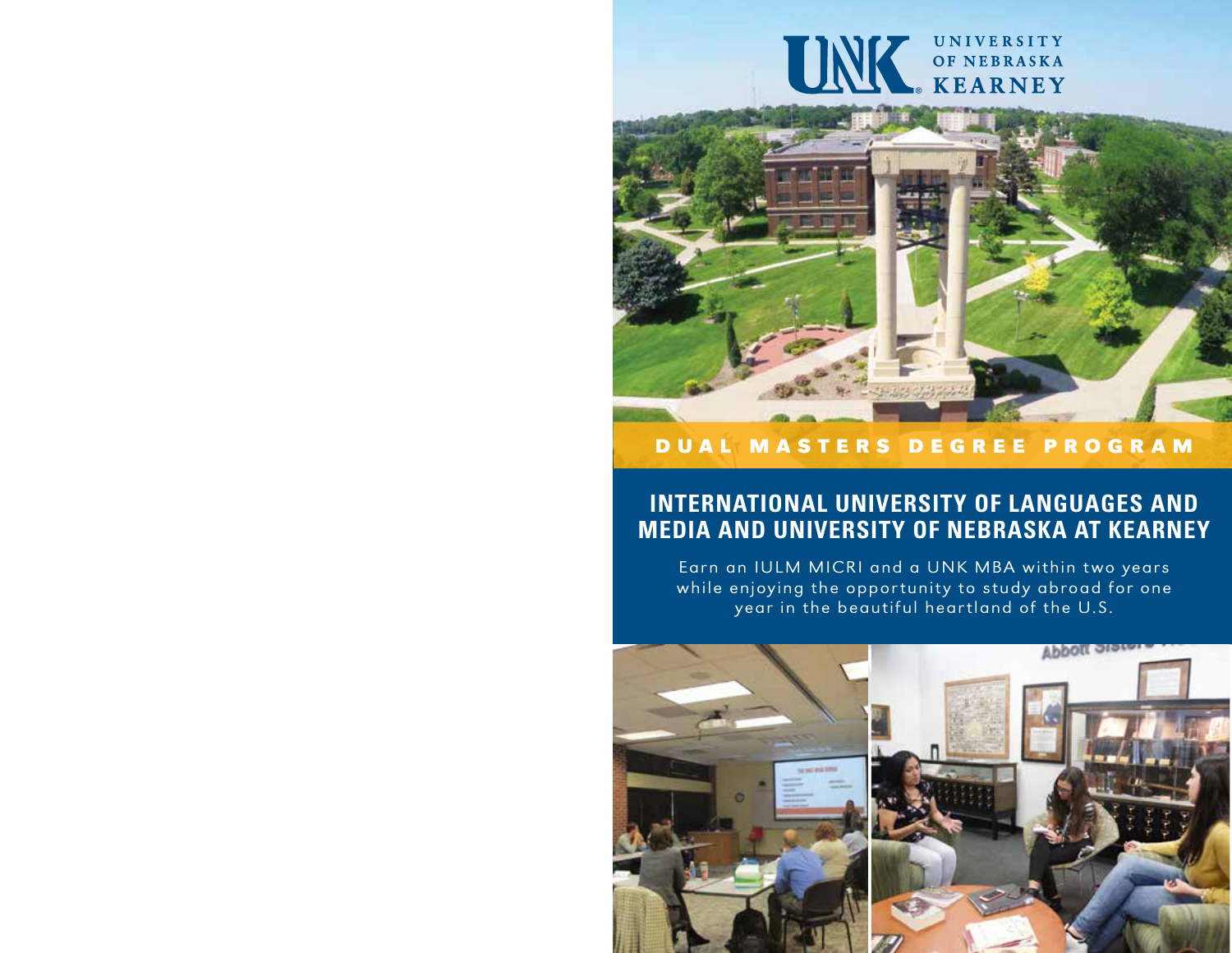

**We focus on providing high impact, hands-on, experiential learning, in and out of the classroom.** Our goal is to prepare you to launch a successful professional career by helping you build a resume with experience and creating confidence in your abilities to compete in the marketplace. " Sand<br>The Sand<br>The Theory

Dean Tim Burkink, College of Business and Technology

# **COLLEGE OF BUSINESS AND TECHNOLOGY**

The UNK College of Business and Technology is accredited by AACSB International—the Association to Advance Collegiate Schools of Business. AACSB accreditation is the hallmark of excellence in business education and has been earned by less than five percent of the world's business programs. Thus, you can be assured that you are earning your MBA from one of the best business programs in the world!



## **WHY UNK?**

UNK has a diverse population, drawing students from 50 states and more than 40 countries, as well as from all over Nebraska. It is a mid-sized university with an enrollment of approximately 6,700 students, and is especially noted for small classes and scholarly faculty devoted to quality teaching and research. Faculty know their students and are eager to work with them to help them achieve educational and professional success.

# **KEARNEY, NEBRASKA**

Kearney, Nebraska is a safe and welcoming city with clean air and environment and beautiful natural attractions and parks. It lies along the Platte River in an area of the U.S. known for its beautiful grasslands, rolling hills and picturesque sunsets. Kearney is also a lively college town, offering many indoor and outdoor sports, recreation and entertainment opportunities year-round.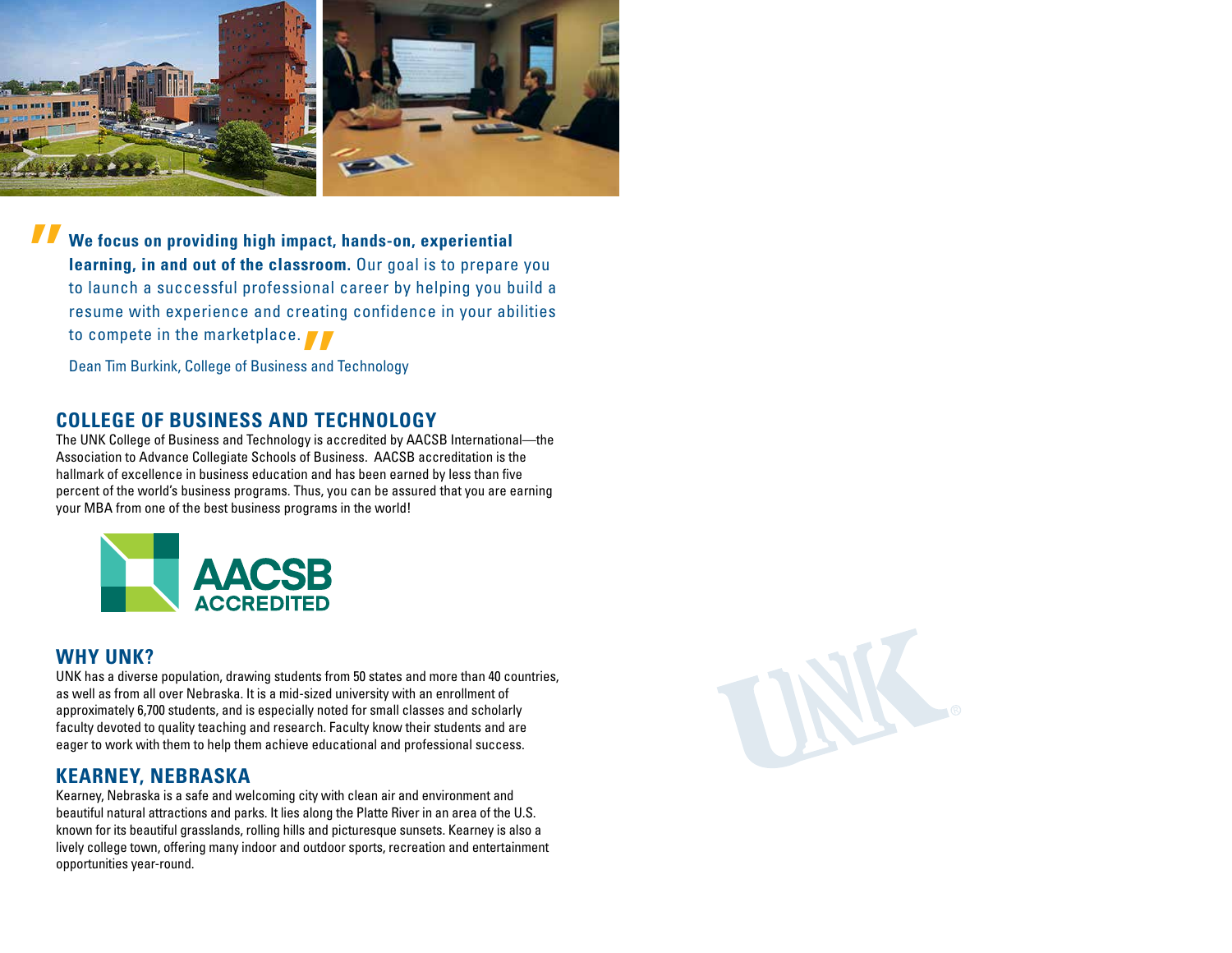# **CURRICULUM**

UNK MBA PROGRAM 33 CREDIT HOURS

# MICRI TRANSFER 9 CREDIT HOURS

#### CREDIT HOURS FROM UNK: 27\*

\*does not include undergraduate preparation up to 9 hours

| <b>UNK</b><br><b>COURSE</b><br><b>NUMBER</b> | <b>SEMESTER</b> | <b>COURSE TITLES</b>                                                                                                                       |
|----------------------------------------------|-----------------|--------------------------------------------------------------------------------------------------------------------------------------------|
| <b>FIN</b><br>490                            | Summer          | <b>Essentials of Financial Accounting and Corporate Finance</b><br>(Regd. of those with non-business undergraduate degree)<br>Face-to-face |
| <b>ECON 850</b>                              | Summer          | Managerial Economics (Undergraduate microeconomics<br>is a prerequisite) - Face-to-face                                                    |
| <b>MIS</b><br>802                            | Summer          | <b>Management Information Systems - Online</b>                                                                                             |
| <b>ACCT 858</b>                              | Summer          | Managerial Accounting - Online                                                                                                             |
| MGT 890                                      | Fall            | Leadership and Organizational Behavior - Blended                                                                                           |
| <b>FIN</b><br>809                            | Fall            | Financial Administration - Blended                                                                                                         |
| MGT 814                                      | Fall            | <b>Operations Management - Blended</b>                                                                                                     |
|                                              |                 | (Statistics is a required prerequisite)                                                                                                    |
| <b>MKT 856</b>                               | Spring          | Marketing Management - Blended                                                                                                             |
|                                              |                 | (FIN 809 is a prerequisite)                                                                                                                |
| MGT 892                                      | Spring          | Strategic Analysis & Decision Making - Blended                                                                                             |
|                                              |                 | (prerequisite: at least 9 hrs of core MBA classes)                                                                                         |
| <b>BSAD 895</b>                              | Spring          | Capstone Final Project (at UNK or MICRI) - Mentored                                                                                        |

Additional 6 credit hours of electives required (at UNK or MICRI)

## **ADMISSION**

For admission into the MBA program in the University of Nebraska at Kearney, the requirements are:

- 1. English language proficiency: at least Cl level (IEL TS 6.5, or TOEFL 550, or IBT 79).
- 2. A baccalaureate degree with a GPA of 2.75 on a 4.0 scale
- 3. A Master's or Doctoral degree, or two or more years of post baccalaureate full time work experience, or a GMAT with minimum score of 500 (or equivalent GRE).

Applicants whose baccalaureate degrees were earned outside the United States will have their transcripts translated and certified by IULM and provided with the application to UNK's MBA program.

# **ADMISSIONS DEADLINES**



**March 15** Need all post high school transcripts in English, resume, essay and provide notification as references to **Segreteria MICRI**, **Tracy Falconer** and **unkmba@unk.edu**